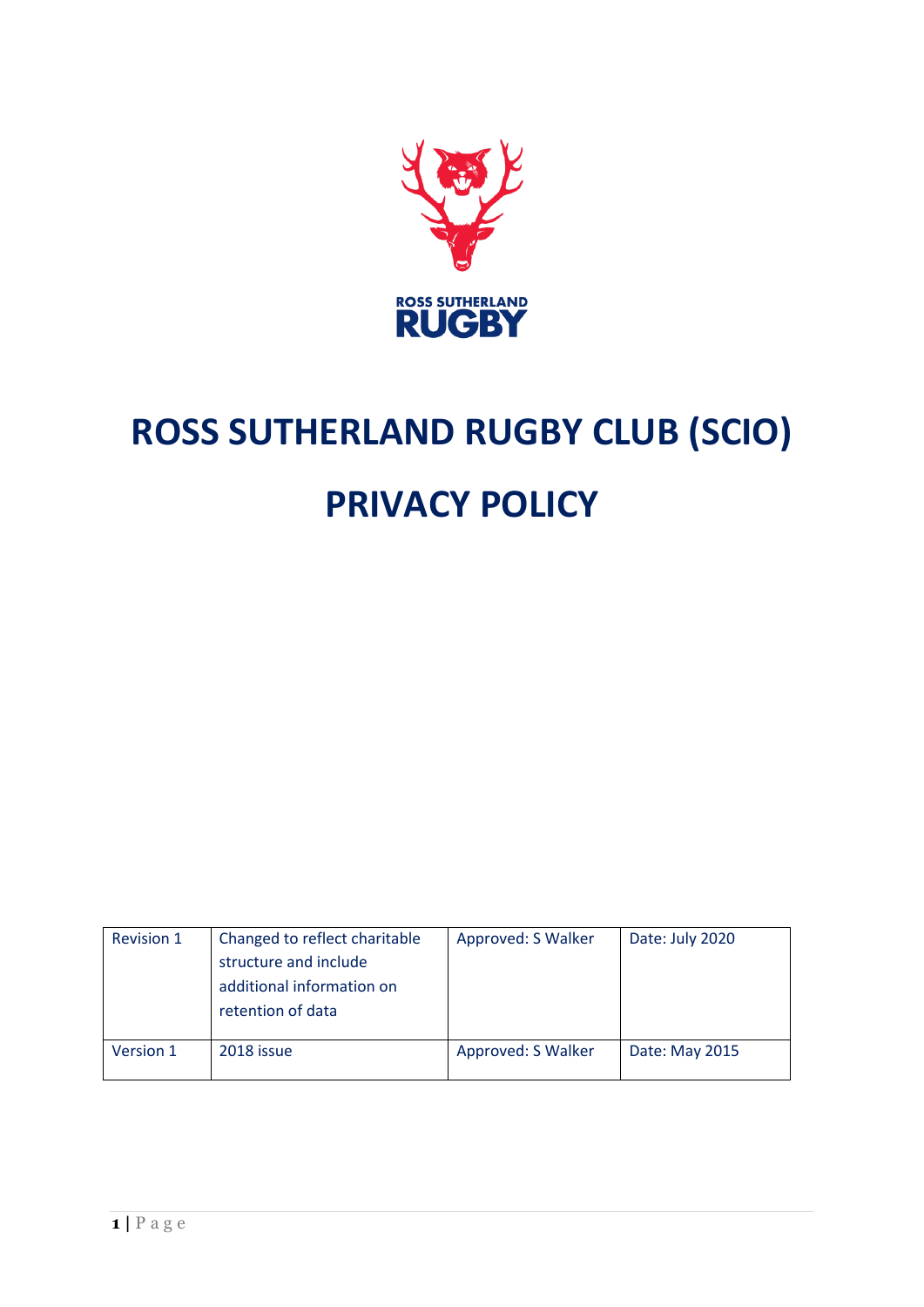# **Ross Sutherland Rugby Club (SCIO) Privacy Policy**

#### **What does this policy cover?**

This policy describes how Ross Sutherland Rugby Club SCIO (also referred to as "the Club", "we" or "us") will make use of the data we handle in relation to our members and players, including our use of SCRUMS (Scottish Rugby's player management system).

It also describes your data protection rights, including a right to object to some of the processing which we carry out. More information about your rights, and how to exercise them, is set out in the "What rights do I have?" section.

# **What information do we collect?**

We collect and process personal data from you or your parent when you join and when we carry out annual renewals of your membership. This includes:

- your name
- your gender,
- vour date of birth.
- your SCOTTISH RUGBY ID (as assigned in SCRUMS)
- your home address, email address and phone number;
- your passport and NI details, where we have to check your eligibility or ability to work for us;
- your type of membership and involvement in particular teams, or any key role you may have been allocated, such as Coach, Child Protection Officer, Membership Secretary etc.;
- your payment and/or bank account details, where you provide these to pay for membership;
- your marketing preferences, including any consents you have given us;
- your medical conditions or disability, where you provide this to us with your consent (or your parent's consent) to ensure we are aware of any support we may need to provide to you**.**

Some information will be generated as part of your involvement with us, in particular data about your performance, involvement in particular matches in match reports and details of any disciplinary issues or incidents you may be involved in on and off the pitch, such as within health and safety records.

# **What information do we receive from third parties?**

Sometimes, we receive information about you from third parties. For example, if you are a child, we may be given information about you by your parents.

We may receive information relating to your existing registrations with other clubs or rugby bodies or disciplinary history from Scottish Rugby. Additionally, for certain role holders or those working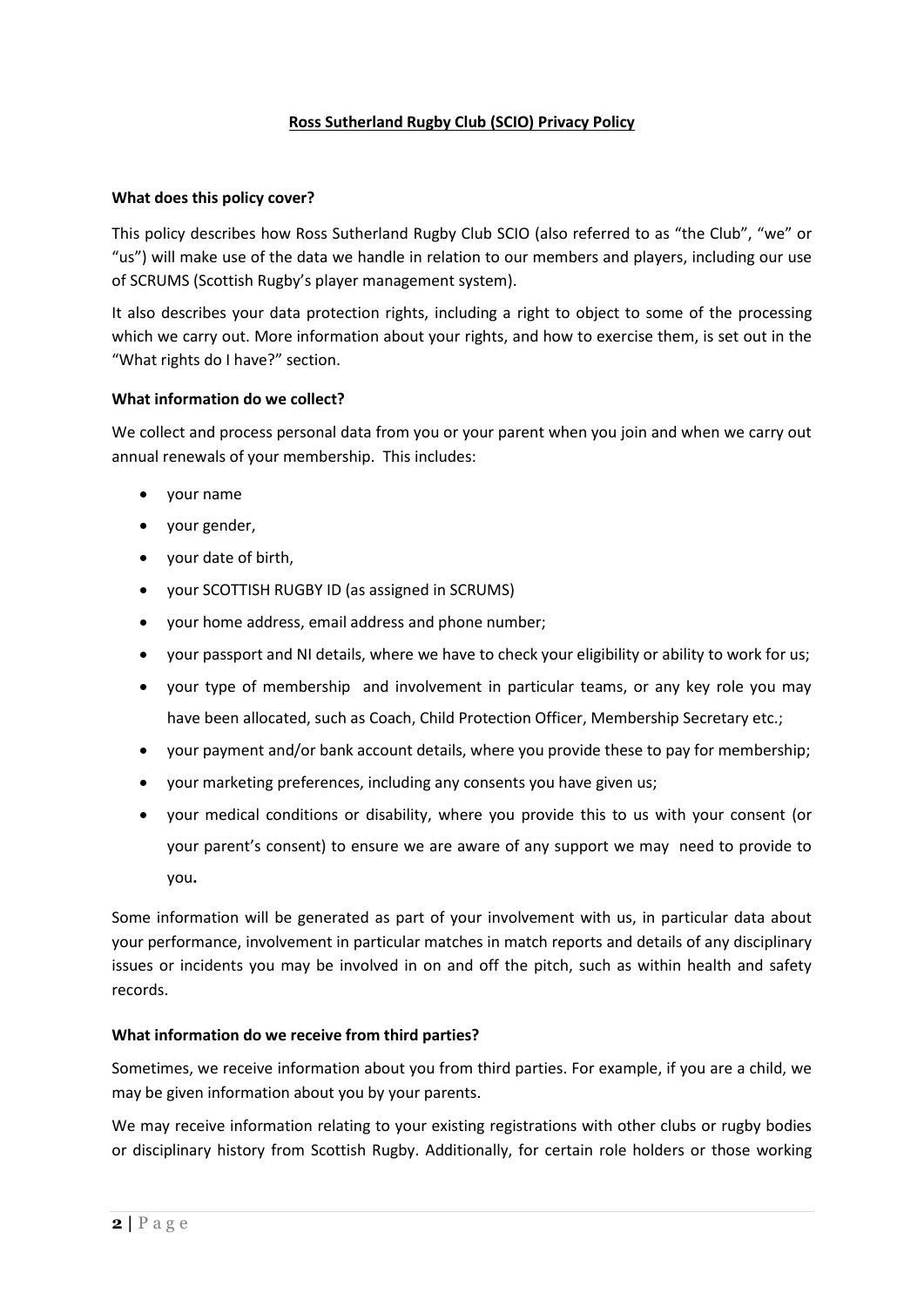with children, we may receive information from Disclosure Scotland and SCOTTISH RUGBY on the status of any PVG check you have been required to take.

#### **How do we use this information, and what is the legal basis for this use?**

We process this personal data for the following purposes:

- To fulfil a contract, or take steps linked to a contract: this is relevant where you make a payment for your membership and any merchandise, or enter a competition. This includes:
	- o taking payments;
	- o communicating with you;
	- $\circ$  providing and arranging the delivery or other provision of products, prizes or services;
- As required by the Club to conduct our business and pursue our legitimate interests, in particular:
	- o we will use your information to manage and administer your membership and your involvement with our teams and club, and to keep in contact with you for these purposes;
	- $\circ$  we will also use data to maintain records of our performances and history, including match reports, score lines and team sheets;
	- o we use CCTV cameras to maintain the security of our premises, and may use this video to investigate incidents at the Club;
- Where you give us consent:
	- o we may handle medical or disability information you or your parent provides to us, to ensure we support you appropriately;
	- o on other occasions where we ask you for consent, we will use the data for the purpose which we explain at that time.
- For purposes which are required by law:
	- o we maintain records such as health and safety records and accounting records in order to meet specific legal requirements;
	- $\circ$  we ensure, where you will work with children, that you have undergone an appropriate PVG check – this is also carried out with your consent.
	- $\circ$  where you hold a role at the Club requiring us to check your right to work, we may process information to meet our statutory duties;
	- o we may respond to requests by government or law enforcement authorities conducting an investigation.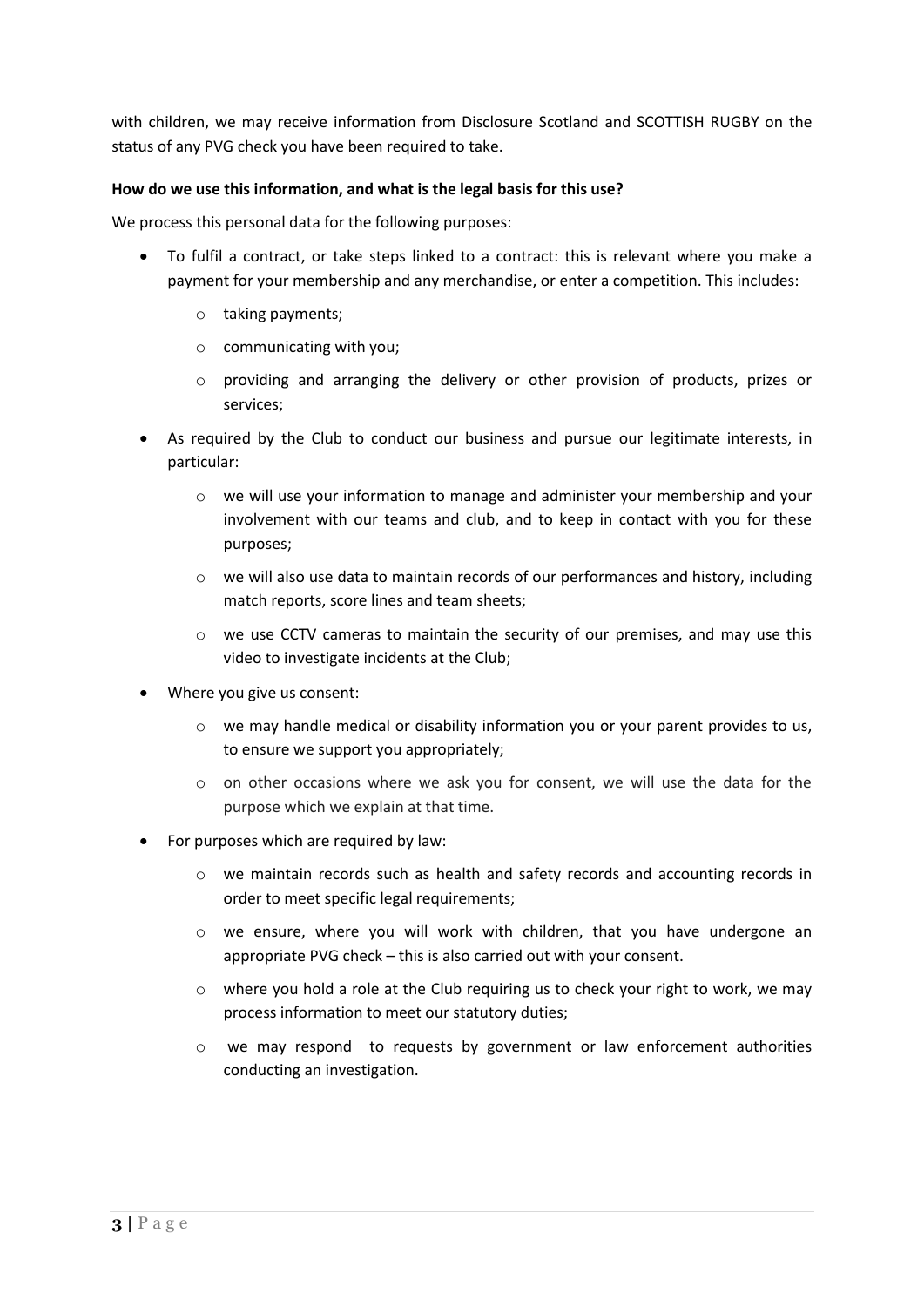#### **Who will we share this data with, where and when?**

Some limited information may be shared with other stakeholders in rugby, such as other clubs, Constituent Bodies, referee societies, league organisers, or other Rugby Unions so that they can maintain appropriate records and assist us in organising matches and administering the game.

Personal data may be shared with government authorities and/or law enforcement officials if required for the purposes above, if mandated by law or if required for the legal protection of our or Scottish Rugby's legitimate interests in compliance with applicable laws.

### **What rights do I have?**

You have the right to **ask us for a copy** of your personal data; to **correct**, **delete** or **restrict** (stop any active) processing of your personal data; and to **obtain the personal data you provide to us for a contract or with your consent in a structured, machine readable format**.

In addition, you can **object to the processing** of your personal data in some circumstances. These **rights may be limited**, for example if fulfilling your request would reveal personal data about another person, or if you ask us to delete information which we are required by law to keep or have compelling legitimate interests in keeping.

To exercise any of these rights, you can get in touch with us using the details set out below. If you have unresolved concerns, you have the **right to complain** to the Information Commissioner's Office.

Much of the information listed above must be provided on a mandatory basis so that we can make the appropriate legal checks and register you as required by SCOTTISH RUGBY Rules and Regulations. We will inform you which information is mandatory when it is collected. Some information is optional, particularly information such as your medical information. If this is not provided, we may not be able to provide you with appropriate assistance, services or support.

# **How do I get in touch with you?**

We hope that we can satisfy queries you may have about the way we process your data. If you have any concerns about how we process your data, you can get in touch at [info@rosssutherlandrugby.com](mailto:info@rosssutherlandrugby.com)

#### **How long will you retain my data?**

We process the majority of your data for as long as you are an active member. Once you cease to be a member we are required to hold the following information for 6 years: your name, and the date you ceased being a member. For charity trustees this also includes the date you stopped being a Trustee and a note of any position held. We will retain such information to maintain statutory records in line with appropriate statutory requirements or guidance.

Scottish Rugby will maintain records of individuals who have registered on SCRUMS, records of PVG checks and the resulting outcomes and other disciplinary matters for such period as is set out in Scottish Rugby's privacy notice.

Records of your involvement in a particular match, on team sheets, on results pages or in match reports may be held indefinitely both by us and Scottish Rugby in order to maintain a record of the game.